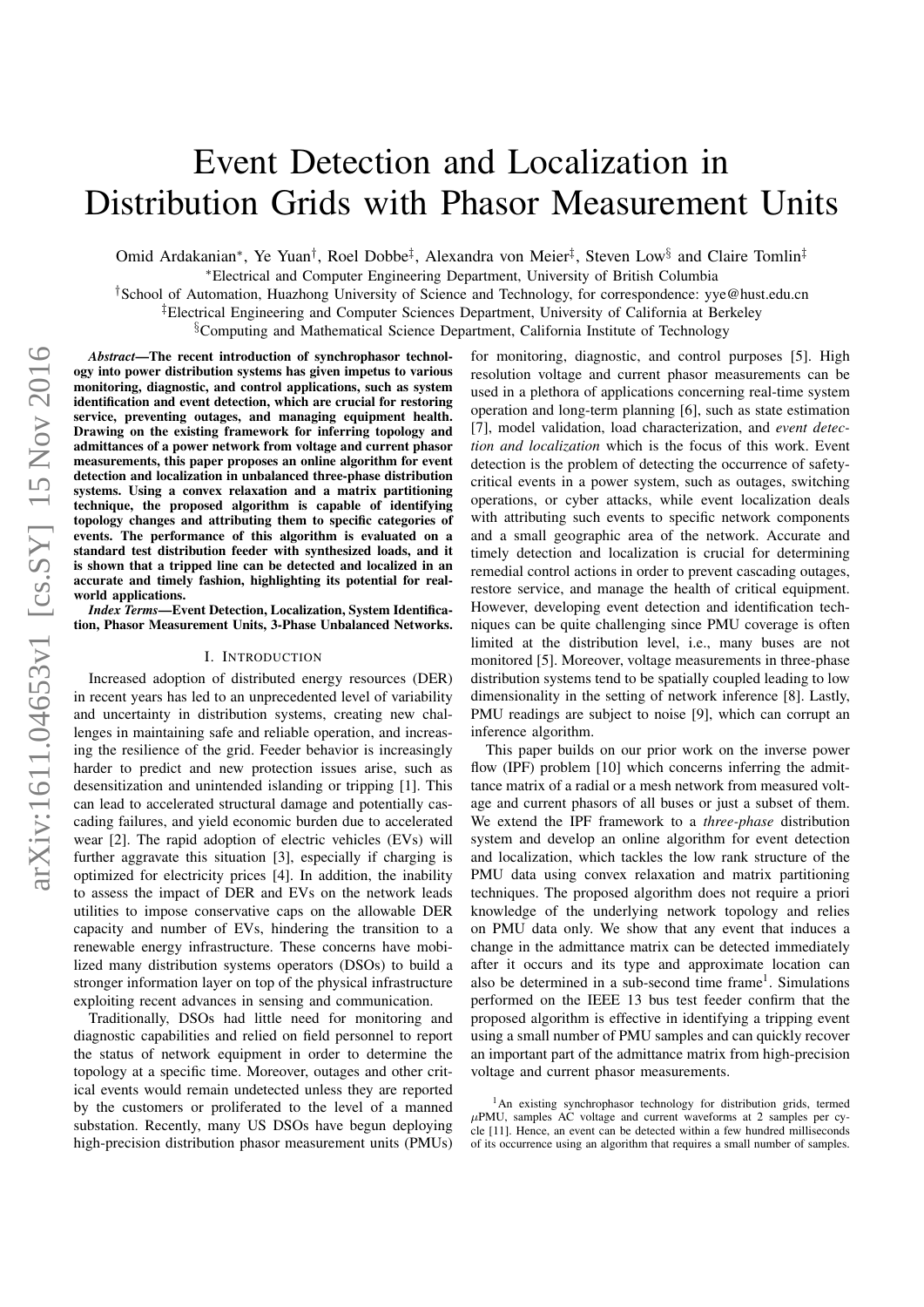# II. RELATED WORK

With the recent availability of massive PMU data from transmission and distribution systems, a growing body of research has been built on developing algorithms for network topology identification [12]–[14], and event detection [8], [15]–[22]. In particular, several algorithms are proposed for event detection in distribution systems. For example, Cavraro et al. [22] propose a data-driven online algorithm for detecting a switching event that changes the topology of a distribution network by comparing a trend vector built from PMU data with a given library of signatures derived from possible topology changes. This algorithm cannot be applied to detect other events since obtaining the signature of all possible events is impractical. Sharon et al. [21] investigate the optimal placement of sensors in a distribution network in order to infer the status of switches from their measurements with high confidence using a maximum likelihood method. This approach requires knowledge of the number of switches installed in the network and their location and cannot be extended to other types of events. The closest line of work to ours is by Xie et al. [8] which uses principal component analysis to obtain a lower dimensional subspace of the available PMU data, and projects the original data onto this subspace by learning coefficients of the basis matrix using an adaptive training method. An online event detection algorithm is then proposed to approximate PMU measurements using these coefficients, issuing an alert whenever a significant approximation error is noticed. This work merely focuses on event detection and does not investigate the localization problem.

In short, to the authors' knowledge, the current literature focuses on detecting specific types of events without addressing event localization and classification problems. The approach in this paper fills that gap as it both detects and determines the approximate location of any event that induces a change in the admittance matrix. Building on our prior work [10], we extend the method from single- to three-phase AC power flow models, taking into account the coupling between phases.

#### III. PROBLEM FORMULATION

In this section we formulate the three-phase version of the IPF problem presented in [10] and propose a novel algorithm for identifying the admittance matrix which deals with the low rank structure of the PMU data.

## *A. Three-Phase Extension of the IPF Problem*

Let C denote the set of complex numbers and S denote the set of symmetric complex matrices. For  $A \in \mathbb{C}^{n \times n}$ , let Re A and Im A denote matrices with the real and imaginary parts of A, respectively. The transpose of a matrix A is denoted  $A^{\top}$ its Hermitian (complex conjugate) transpose is denoted  $A^H$ , and its pseudo-inverse is denoted  $A^{\dagger}$ .

A three-phase power distribution system can be modeled by an undirected graph  $\mathcal{G} = (\mathcal{N}, \mathcal{E})$  where  $\mathcal{N} = \{1, 2, ..., N\}$ represents the set of nodes, and  $\mathcal{E} \subseteq \mathcal{N} \times \mathcal{N}$  represents the set of overhead or underground lines, each connecting two distinct nodes. We denote the phases of a node  $n \in \mathcal{N}$  by  $\mathcal{P}_n \subseteq \{a_n, b_n, c_n\}$  and the phases of a line  $(m, n) \in \mathcal{E}$  by  $\mathcal{P}_{mn} \subseteq \{a_{mn}, b_{mn}, c_{mn}\}.$  Let  $V_n^{\phi} \in \mathbb{C}$  be the line-to-ground voltage at node  $n \in \mathcal{N}$  of phase  $\phi \in \mathcal{P}_n$  and  $I_n^{\phi} \in \mathbb{C}$  be the current injected at the same node and phase. We denote voltages and injected currents of phases at node  $n \in \mathcal{N}$  by vectors  $V_n = [V_n^{\phi}|_{\phi \in \mathcal{P}_n}]^\top$  and  $I_n = [I_n^{\phi}|_{\phi \in \mathcal{P}_n}]^\top$ , respectively. Let  $D = \sum_{n \in \mathcal{N}} |\mathcal{P}_n|$  be the number of node/phase pairs in the network. Assuming that node 1 represents the distribution substation, we treat  $V_1$  as reference for phasor representation.

We model lines as  $\pi$ -equivalent components and denote the phase impedance and shunt admittance matrices of line  $(m, n)$  by  $Z_{mn} \in \mathbb{C}^{|\mathcal{P}_{mn}| \times |\mathcal{P}_{mn}|}$  and  $Y_{mn}^s \in \mathbb{C}^{|\mathcal{P}_{mn}| \times |\mathcal{P}_{mn}|}$ , respectively. Similarly, transformers are modeled as series components with an admittance matrix that depends on their connection type. Assembling the admittance matrices of distribution components, we construct the bus admittance matrix of the distribution system, denoted  $Y_{\text{bus}} \in \mathbb{S}^{D \times D}$ , which satisfies  $Y_{\text{bus}}1 = 0$  if shunt elements are neglected. The bus admittance matrix relates the node voltages and injected currents according to Ohm's law:

$$
\underbrace{\begin{bmatrix} I_1(k) \\ I_2(k) \\ \vdots \\ I_N(k) \end{bmatrix}}_{I_{\text{bus}}(k)} = \underbrace{\begin{bmatrix} Y_{11} & Y_{12} & \dots & Y_{1N} \\ Y_{12}^{\top} & Y_{22} & \dots & Y_{2N} \\ \vdots & \vdots & \ddots & \vdots \\ Y_{1N}^{\top} & Y_{2N}^{\top} & \dots & Y_{NN} \end{bmatrix}}_{Y_{\text{bus}}} \underbrace{\begin{bmatrix} V_1(k) \\ V_2(k) \\ \vdots \\ V_N(k) \end{bmatrix}}_{V_{\text{bus}}(k)}, \quad (1)
$$

where  $V_{bus}(k)$ ,  $I_{bus}(k) \in \mathbb{C}^D$  are steady-state complex voltages and injected currents at time  $k$ , each off-diagonal block of  $Y_{bus}$ is a submatrix  $Y_{mn} = -Z_{mn}^{-1}$  corresponding to the admittance of line  $(m, n)$ , and each diagonal block is a submatrix

$$
Y_{nn} = \sum_{m \in \{o \mid (o,n) \in \mathcal{E}\}} \left( \frac{1}{2} Y_{mn}^s + Z_{mn}^{-1} \right).
$$

Rewriting (1) in vector form for time indices  $k = 1, \ldots, K$ yields the following equation:

$$
\underbrace{\begin{bmatrix} I_1(1) & \dots & I_1(K) \\ I_2(1) & \dots & I_2(K) \\ \vdots & \ddots & \vdots \\ I_N(1) & \dots & I_N(K) \end{bmatrix}}_{I_{\text{bus}}^K} = Y_{\text{bus}} \underbrace{\begin{bmatrix} V_1(1) & \dots & V_1(K) \\ V_2(1) & \dots & V_2(K) \\ \vdots & \ddots & \vdots \\ V_N(1) & \dots & V_N(K) \end{bmatrix}}_{V_{\text{bus}}^K},
$$
\n(2)

Problem 1. *IPF problem in three-phase distribution systems: Given steady-state measurements of voltage and current* waveforms at different buses,  $V_{bus}^K$  and  $I_{bus}^K$ , recover the bus *admittance matrix* Y*bus.*

We remark that the row rank of  $V_{bus}^K$  is generally low in a distribution system<sup>2</sup>. As a result, the problem of solving  $(2)$ for Ybus (*e.g.* via ordinary least squares) is ill-posed in practice. In the following, we propose an identification algorithm that can deal with the low rank structure of voltage measurements.

<sup>2</sup>This phenomenon is reported for transmission PMU data in [8] and is supported by our experiments with realistic distribution PMU data [5].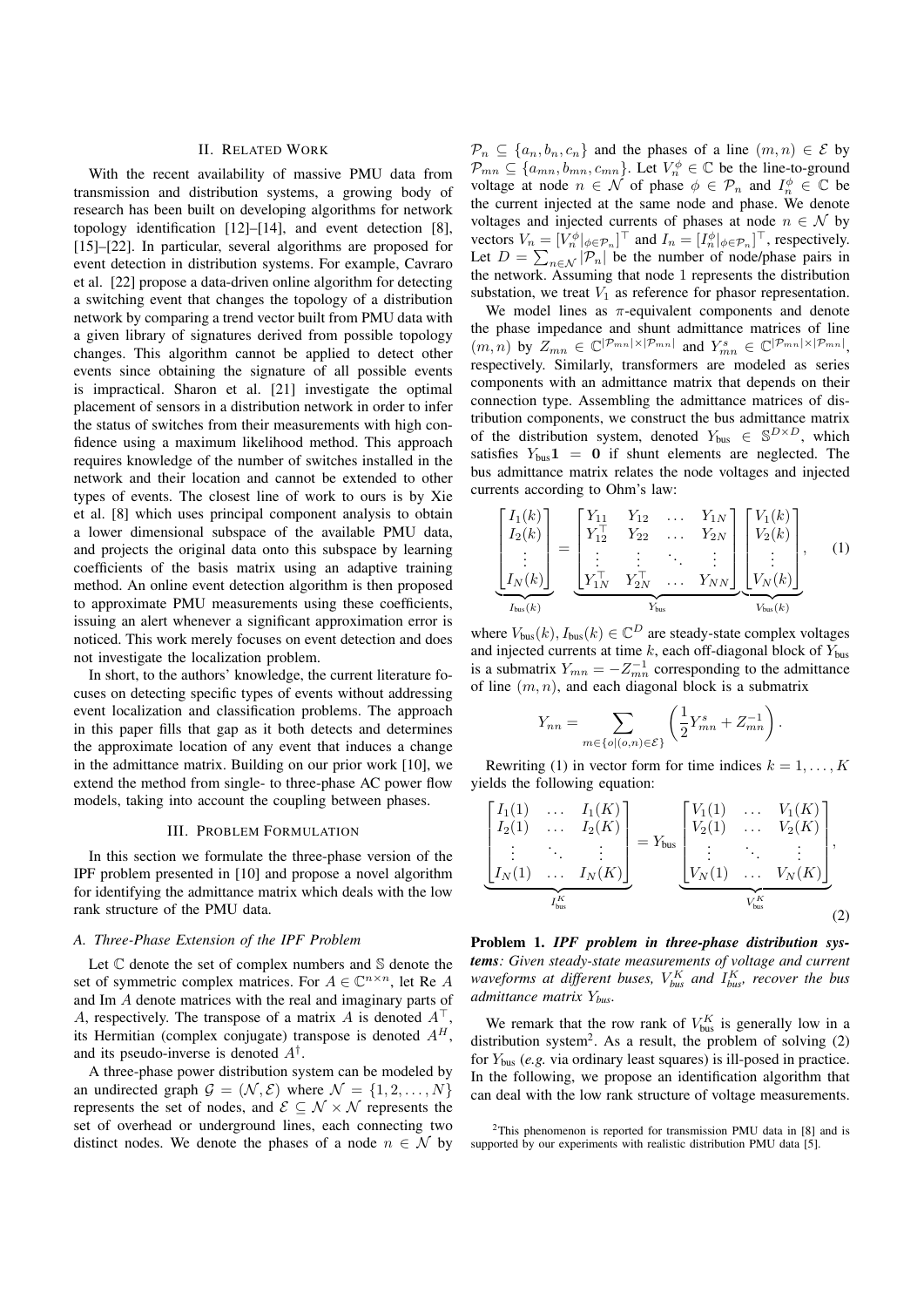Algorithm 1 Basis Selection Algorithm

- 1: Perform orthogonal-triangular decomposition of  $V_{\text{bus}}^K$ ;
- 2: Sort diagonal elements of the upper triangular matrix;
- 3: Choose the first  $R$  that exceed a threshold and select the corresponding elements from the permutation matrix;
- 4: Return these elements as indices of linearly independent rows of  $V_{\text{bus}}^K$ ;

#### *B. System Identification Algorithm*

The standard least squares estimator fails to identify the bus admittance matrix due to the low-rank structure of  $V_{bus}^K$ . To address this problem, we propose an identification algorithm which exploits a particular partitioning of  $V_{\text{bus}}^K$  into two matrices, one of which has full row rank.

*1) Similarity Transformation:* Let R denote the row rank of  $V_{\text{bus}}^K$ . We partition  $V_{\text{bus}}^K$  into two matrices through a similarity transformation:

$$
\mathcal{T}I_{\text{bus}}^K = \underbrace{(\mathcal{T}Y_{\text{bus}}\mathcal{T}^{-1})}_{\mathbb{Y}}(\mathcal{T}V_{\text{bus}}^K),\tag{3}
$$

where  $T$  is a  $D \times D$  matrix that splits  $V_{\text{bus}}^K$  into an  $R \times K$ matrix, denoted  $\mathbb{V}_2$ , containing R linearly independent rows of  $V_{\text{bus}}^K$  and an  $(D-R) \times K$  matrix, denoted  $\mathbb{V}_1$ , containing other rows of  $V_{\text{bus}}^K$  that are all in the row space of  $\mathbb{V}_2$ . Algorithm 1 describes the steps for building these two submatrices from PMU data. Rearranging the rows of  $V_{bus}^K$  and  $I_{bus}^K$  according to this transformation thus yields:

$$
\mathcal{T} V_{\text{bus}}^K = \begin{bmatrix} \mathbb{V}_1 \\ \mathbb{V}_2 \end{bmatrix}, \qquad \mathcal{T} I_{\text{bus}}^K = \begin{bmatrix} \mathbb{I}_1 \\ \mathbb{I}_2 \end{bmatrix}.
$$

*2) Finding the Basis of*  $\mathbb{V}_1$ *:* Given this transformation, since  $\mathbb{V}_1$  is in the row space of  $\mathbb{V}_2$ , we can write  $\mathbb{V}_1 = X \mathbb{V}_2$ . Hence, we can estimate the basis  $X$  from PMU data by computing the pseudo-inverse of  $\mathbb{V}_2$ :  $X = \mathbb{V}_1 \mathbb{V}_2^{\mathsf{T}}$ . Note that the pseudoinverse is well-defined here since  $\mathbb{V}_2$  is full row rank.

*3)* Estimating  $\mathbb{Y}_X$ : We write (3) as

$$
\begin{bmatrix} \mathbb{I}_1 \\ \mathbb{I}_2 \end{bmatrix} = \underbrace{\begin{bmatrix} \mathbb{Y}_{11} & \mathbb{Y}_{12} \\ \mathbb{Y}_{12}^{\top} & \mathbb{Y}_{22} \end{bmatrix}}_{\mathbb{Y}} \begin{bmatrix} X\mathbb{V}_2 \\ \mathbb{V}_2 \end{bmatrix} = \underbrace{\begin{bmatrix} \mathbb{Y}_{11}X + \mathbb{Y}_{12} \\ \mathbb{Y}_{12}^{\top}X + \mathbb{Y}_{22} \end{bmatrix}}_{\mathbb{Y}_X} \mathbb{V}_2 \tag{4}
$$

Since  $\mathbb{V}_2$  has full row rank, we can formulate the following least square problem which can be easily solved to determine the unique  $\mathbb{Y}_X \in \mathbb{C}^{D \times R}$  from noisy measurements:

$$
\mathbb{Y}_X = \arg\min_{\mathcal{Y}\in\mathbb{C}^{D\times R}} \left\| \begin{bmatrix} \mathbb{I}_1 \\ \mathbb{I}_2 \end{bmatrix} - \mathcal{Y}\mathbb{V}_2 \right\|_2.
$$
 (5)

*4) Recovering Components of*  $Y_{bus}$ *:* Once  $\mathbb{Y}_X$  is identified, we focus on identifying matrices  $\mathbb{Y}_{ij}$  for  $i, j \in \{1, 2\}$ . We write out the equations:

$$
\mathbb{I}_1 = (\mathbb{Y}_{11}X + \mathbb{Y}_{12})\mathbb{V}_2 \tag{6}
$$

$$
\mathbb{I}_2 = \left(\mathbb{Y}_{12}^\top X + \mathbb{Y}_{22}\right) \mathbb{V}_2,\tag{7}
$$

Solving (6) for  $\mathbb{Y}_{12}$  and substituting it in (7) yields:

$$
-X^{\top} * \mathbb{Y}_{11} * X + \mathbb{Y}_{22} = C \tag{8}
$$

in which  $C = \mathbb{I}_2 \mathbb{V}_2^{\mathsf{T}} - (\mathbb{V}_2^{\mathsf{T}})^{\mathsf{T}} \mathbb{I}_1^{\mathsf{T}} X$  can be computed from PMU data. Applying the vec $(\cdot)$  operator to both sides of the equation, we obtain:

$$
(X^{\top} \otimes X^{\top}) \text{ vec}(\mathbb{Y}_{11}) + \text{ vec}(\mathbb{Y}_{22}) = \text{ vec}(C),
$$

where ⊗ denotes the Kronecker product. Exploiting the sparsity of the admittance matrix of a (radial) distribution system, we now obtain  $\mathbb{Y}_{11}$  and  $\mathbb{Y}_{22}$  by solving the following optimization problem:

$$
\min \left\| \begin{bmatrix} \text{vec}(\mathbb{Y}_{11}) \\ \text{vec}(\mathbb{Y}_{22}) \end{bmatrix} \right\|_0
$$
\n
$$
\text{s.t.: } \left[ -X^\top \otimes X^\top I \right] \begin{bmatrix} \text{vec}(\mathbb{Y}_{11}) \\ \text{vec}(\mathbb{Y}_{22}) \end{bmatrix} = \text{vec}(C), \qquad (9)
$$
\n
$$
\mathbb{Y}_{11} \in \mathbb{S}^{(D-R)\times(D-R)}, \mathbb{Y}_{22} \in \mathbb{S}^{R \times R}.
$$

which can be relaxed to:

$$
\min \left\| \begin{bmatrix} \text{vec}(\mathbb{Y}_{11}) \\ \text{vec}(\mathbb{Y}_{22}) \end{bmatrix} \right\|_1
$$
\n
$$
\text{s.t.: } \left[ -X^\top \otimes X^\top I \right] \begin{bmatrix} \text{vec}(\mathbb{Y}_{11}) \\ \text{vec}(\mathbb{Y}_{22}) \end{bmatrix} = \text{vec}(C), \qquad (10)
$$
\n
$$
\mathbb{Y}_{11} \in \mathbb{S}^{(D-R)\times(D-R)}, \mathbb{Y}_{22} \in \mathbb{S}^{R \times R}.
$$

The above optimization problem is convex and can be solved efficiently. Once this problem is solved, we estimate  $\mathbb{Y}_{12}$ from (6) using the method of least squares:

$$
\mathbb{Y}_{12} = \arg\min_{\mathcal{Y} \in \mathbb{C}^{(D-R)\times R}} \| (\mathbb{Y}_{11}X + \mathcal{Y}) \mathbb{V}_2 - \mathbb{I}_1 \|_2 \qquad (11)
$$

Note that errors in estimating  $\mathbb{Y}_{11}$ ,  $\mathbb{Y}_{22}$  influence the estimation of  $\mathbb{Y}_{12}$ . In a separate line of work, we investigate the robustness of the algorithm to understand how errors propagate.

#### IV. ONLINE EVENT DETECTION & LOCALIZATION

Many events, such as switching operations, tap changes, arc or ground faults, and other outages alter the admittance between certain nodes in a distribution network. Building on the IPF framework, in this section we design an efficient online algorithm for detecting and locating such events in a distribution system. The proposed algorithm requires only a small amount of data and has a low false alarm rate, enabling operators to take necessary remedial actions in quasi real-time.

Consider an affine parameterization of the admittance matrix, denoted  $Y_{\text{bus}}^{\delta(k)}$ , where  $\delta(k) = \begin{cases} 0 & k < t \\ 1 & k > t \end{cases}$  $\begin{array}{ccc} 0 & k < t \\ 1 & k > t \end{array}$  is the discrete mode and t is the time that the event has occurred. The proposed algorithm determines  $t$  and finds out how the admittance matrix has changed by estimating the difference  $Y_{bus}^1 - Y_{bus}^0$  using a small number of successive voltage and current phasor measurements. The changed entries of the admittance matrix indicate the type and the approximate location of the event.

#### *A. Detecting the Occurrence of an Event*

To detect a change in the admittance matrix, we estimate the injected current vector at time  $k$  from Ohm's law using the known admittance matrix,  $Y_{\text{bus}}^0$ , and the measured voltage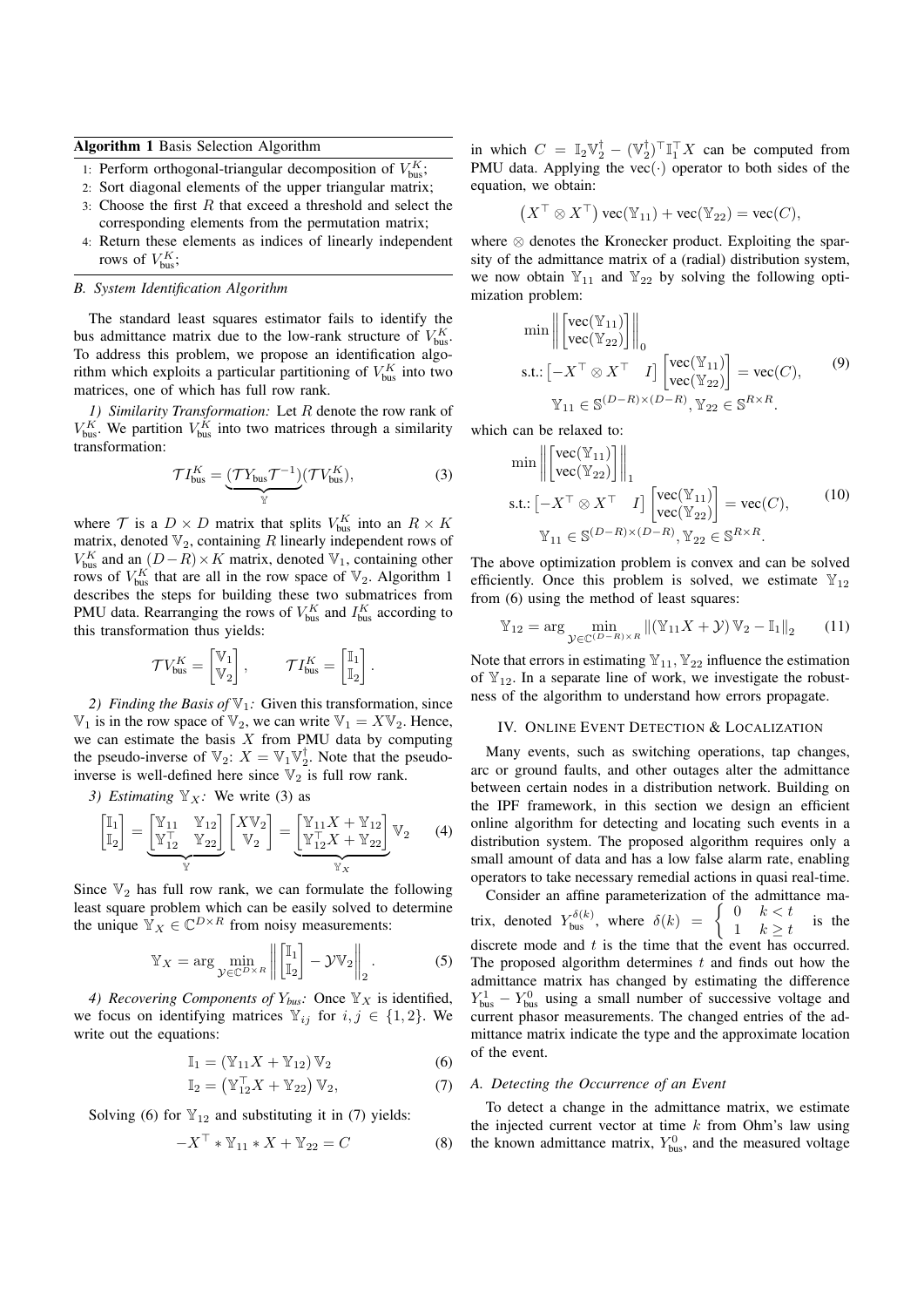vector at time  $k$ . We then compare the estimated injected current vector  $I_{\text{bus}}$  with the measured current vector  $I_{\text{bus}}$  at time  $k$  to calculate the prediction error:

$$
e(k) = I_{\text{bus}}(k) - \hat{I}_{\text{bus}}(k) = I_{\text{bus}}(k) - Y_{\text{bus}}^0 V_{\text{bus}}(k), \quad (12)
$$

The series  $e(\cdot)$  is white noise if the admittance matrix does not change; this can be verified by the turning point test. When the prediction error  $||e(k)||$  exceeds a predefined threshold  $\gamma$ , we assert that the admittance matrix has changed at  $t = k$ .

#### *B. Recovering the Admittance Matrix*

After the occurrence of an event is detected, the admittance matrix must be recomputed to locate the event and update the network topology. Specifically, the difference between the admittance matrices of the system before and after the event will indicate the event type and can be used to pinpoint the event to a small number of possible locations. For example, if the difference between these matrices suggests that only two blocks corresponding to components installed between two distinct pairs of nodes have changed, it could be indicative of a switch that was opened while another one was closed.

A naive approach to event localization is therefore to rerun the identification algorithm presented in Section III-B upon detection of an event, and compare the inferred admittance matrix with the one identified prior to the detection. This requires processing at least N successive PMU samples following the detection, implying that event identification in a system with many nodes cannot be accomplished shortly after the detection as enough PMU samples are not yet available. To address this shortcoming, we propose a promising identification algorithm that requires only a small number of PMU samples following the detection. This algorithm leverages the fact that only a few blocks of the admittance matrix will change due to an event; hence, the difference between the two admittance matrices,  $Y_{bus}^1 - Y_{bus}^0$ , is sparse. This allows us to formulate the following problem:

$$
\min_{Y_{\text{bus}}^{1}} \|Y_{\text{bus}}^{1} - Y_{\text{bus}}^{0}\|_{0},
$$
\n
$$
\text{s.t.:} \quad I_{\text{bus}}^{t \to t + K} = Y_{\text{bus}}^{1} V_{\text{bus}}^{t \to t + K}, \quad Y_{\text{bus}}^{1} \in \mathbb{S}^{D \times D}
$$
\n
$$
(13)
$$

in which  $I_{\text{bus}}^{t\to t+K} = [I_{\text{bus}}(t), I_{\text{bus}}(t+1), \dots, I_{\text{bus}}(t+K)],$  $V_{\text{bus}}^{t \to t+K} = \left[V_{\text{bus}}(t), V_{\text{bus}}(t+1), \ldots, V_{\text{bus}}(t+K)\right]$ , and t is the time slot when the event is detected. Let us define  $\Delta Y \triangleq Y_{\text{bus}}^1 - Y_{\text{bus}}^0$ . It can be readily seen that  $\Delta Y$  is a symmetric complex matrix as it is the difference of two symmetric complex matrices. Hence, the optimization problem (13) can be written as:

$$
\min ||\Delta Y||_0,
$$
  
s.t.:  $I_{\text{bus}}^{t \to t+K} - Y_{\text{bus}}^0 V_{\text{bus}}^{t \to t+K} = \Delta Y V_{\text{bus}}^{t \to t+K}$  (14)  
 $\Delta Y \in \mathbb{S}^{D \times D}$ 

which can be relaxed to the following  $\ell$ 1-norm optimization:

$$
\min_{\text{S.t.:}\atop{\Delta Y \to t+K}} \|\Delta Y\|_{1},
$$
\n
$$
\text{s.t.:}\t\quad\n\begin{aligned}\nI_{\text{bus}}^{t \to t+K} - Y_{\text{bus}}^{0} V_{\text{bus}}^{t \to t+K} &= \Delta Y V_{\text{bus}}^{t \to t+K} \\
\Delta Y \in \mathbb{S}^{D \times D}\n\end{aligned}\n\tag{15}
$$

This is a convex problem and can be efficiently solved. More importantly, solving this problem requires only a small number of PMU samples unlike the naive approach.

#### V. EXPERIMENTS

To evaluate the performance of the proposed event detection and system identification algorithms we run power flow analysis on the IEEE 13 bus test feeder [23] using the Open Distribution System Simulator (OpenDSS) [24]. The proposed algorithm is implemented in MATLAB and the optimization problems are solved using the CVX toolbox [25]. This section describes our simulation scenarios and presents the results for inferring admittance matrix and detecting a line tripping event.

#### *A. Simulation Scenarios*

The IEEE 13-bus feeder is a three-phase, unbalanced radial distribution system. The OpenDSS model of this network contains 38 nodes, which is inclusive of equipment terminals and different phases of its 13 buses. We assume that a distribution PMU is installed at every node and treat nodes as load aggregation points. Thus, the load connected to each node represents the aggregated demand of a certain number of downstream households, where the demand of every household is generated by continuous time Markov models derived from realistic residential loads in [26]. The synthesized aggregated demands are sampled at 120Hz to simulate phasor measurements [11]. We assume that all nodes consume real and reactive power except those corresponding to the source bus, the voltage regulator terminals, and buses 650 and 692. In our simulations, the distribution of loads across different phases of a node is nonuniform and a constant power factor of 95% is assumed at each node. We connect a total of 3300 households with peak-to-average ratios between 1.47 and 1.20 to this radial system as described in Table I.

Our simulations span over one day divided into time slots of equal length, each taking one half of the AC cycle. We update the demand of all nodes in every time slot and perform power flow calculations subsequently. The OpenDSS simulator returns complex voltages and currents injected at all nodes, which are treated as phasor measurements for that time slot.

#### *B. Event Detection and Localization Results*

We first verify that the algorithm presented in Section III-B is capable of inferring the admittance matrix of this radial system from the PMU data under normal operation. We consider the error of estimating  $\mathbb{Y}_{22}$  as our performance metric. Our simulations show that all elements of  $\mathbb{Y}_{22}$  can be estimated with above 98.5% accuracy.

We next evaluate our event detection and localization algorithm. To this end, we introduce a line tripping event by disconnecting the single-phase line between buses 611 and 684. This event will change the admittance matrix that can be inferred from data. We assume that the system admittance matrix has been identified with high accuracy prior to this event, as described above. We observe that the proposed algorithm detects the event in the same time slot that it occurs, i.e., after processing the PMU data for that time slot only.